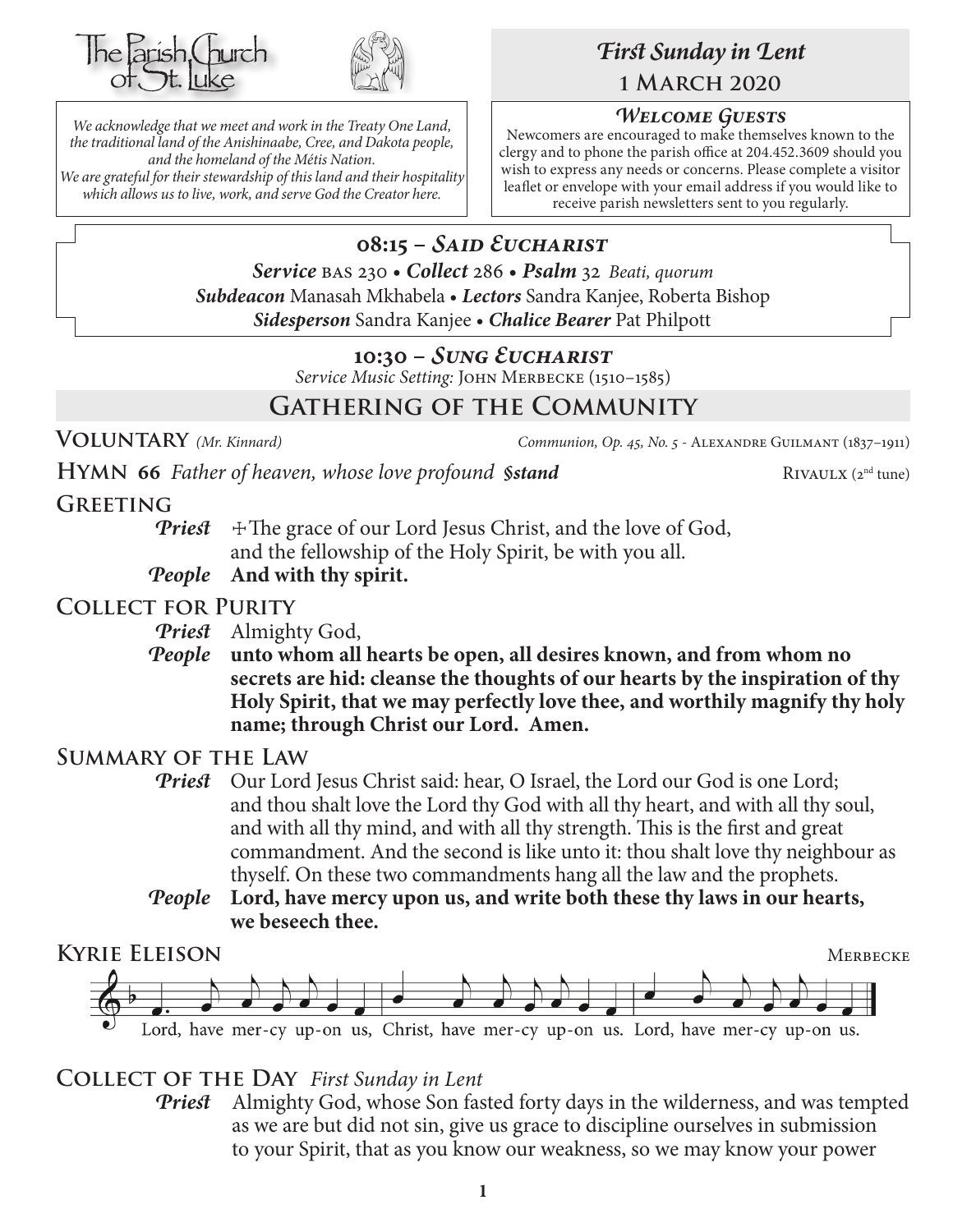to save; through Jesus Christ our Lord, who lives and reigns with you and the Holy Spirit, one God, now and for ever.*Amen.*

## **Proclamation of the Word**

#### **First Lesson** *Genesis 2.15–17, 3.1–7 §sit Lector* A Reading from the Book of Genesis.

The Lord God took the man and put him in the garden of Eden to till it and keep it. 16And the Lord God commanded the man, "You may freely eat of every tree of the garden; 17but of the tree of the knowledge of good and evil you shall not eat, for in the day that you eat of it you shall die." 1 Now the serpent was more crafty than any other wild animal that the Lord God had made. He said to the woman, "Did God say, 'You shall not eat from any tree in the garden'?" <sup>2</sup>The woman said to the serpent, "We may eat of the fruit of the trees in the garden; 3 but God said, 'You shall not eat of the fruit of the tree that is in the middle of the garden, nor shall

you touch it, or you shall die.'" 4 But the serpent said to the woman, "You will not die; 5 for God knows that when you eat of it your eyes will be opened, and you will be like God, knowing good and evil." 6 So when the woman saw that the tree was good for food, and that it was a delight to the eyes, and that the tree was to be desired to make one wise, she took of its fruit and ate; and she also gave some to her husband, who was with her, and he ate. 7 Then the eyes of both were opened, and they knew that they were naked; and they sewed fig leaves together and made loincloths for themselves.

#### ℣ Hear what the Spirit is saying to the Church. ℟ **Thanks be to God.**

**Psalm** *32 Beati, quorum Chant:* William Russell (1777–1813)

- Blessed is he whose unrighteousness is forgiven **\* and whose sin is covered.**<br>
2 Blessed is the man unto whom the Lord imputeth no sin **\* and in whose spirit there is no guile.**<br>
2 Equality Latel and the spirit of the spir
- 3 For while I held my tongue **\* my bones consumed away through my daily complaining.**
- 4 For thy hand is heavy upon me day and night **\* and my moisture is like the drought in summer.**
- 5 I will acknowledge my sin unto thee **\* and mine unrighteousness have I not hid.**
- 6 I said, I will confess my sins unto the Lord **\* and so thou forgavest the wickedness of my sin.**
- 7 For this shall every one that is godly make his prayer unto thee, in a time when thou mayest be found **\* but in the great water-floods they shall not come nigh him.**
- 8 Thou art a place to hide me in, thou shalt preserve me from trouble **\* thou shalt compass me about with songs of deliverance.**
- 9 I will inform thee, and teach thee in the way wherein thou shalt go **\* and I will guide thee with mine eye.**
- 10 Be ye not like to horse and mule, which have no understanding **\* whose mouths must be held with bit and bridle, lest they fall upon thee.**
- 11 Great plagues remain for the ungodly **\* but whoso putteth his trust in the Lord, mercy embraceth him on every side.**
- 12 Be glad, O ye righteous, and rejoice in the Lord **\* and be joyful, all ye that are true of heart.** ☩**Glory be to the Father, and to the Son, and to the Holy Ghost;**
	- **As it was in the beginning, in now and ever shall be: world without end. Amen.**

#### **Second Lesson** *Romans 5.12–19*

*Lector* A Reading from the Letter of Paul to the Romans.

Therefore, just as sin came into the world through<br>
one man, and death came through sin, and so<br>
death came all here is singled as liting death spread to all because all have sinned  $-$  <sup>13</sup>sin was indeed in the world before the law, but sin is not reckoned when there is no law. 14Yet death exercised dominion from Adam to Moses, even over those whose sins were not like the transgression of Adam, who is a type of the one who was to come. <sup>15</sup>But the free gift is

not like the trespass. For if the many died through the one man's trespass, much more surely have the grace of God and the free gift in the grace of the one man, Jesus Christ, abounded for the many. 16And the free gift is not like the effect of the one man's sin. For the judgement following one trespass brought condemnation, but the free gift following many trespasses brings justification. <sup>17</sup>If, because of the one man's trespass, death exercised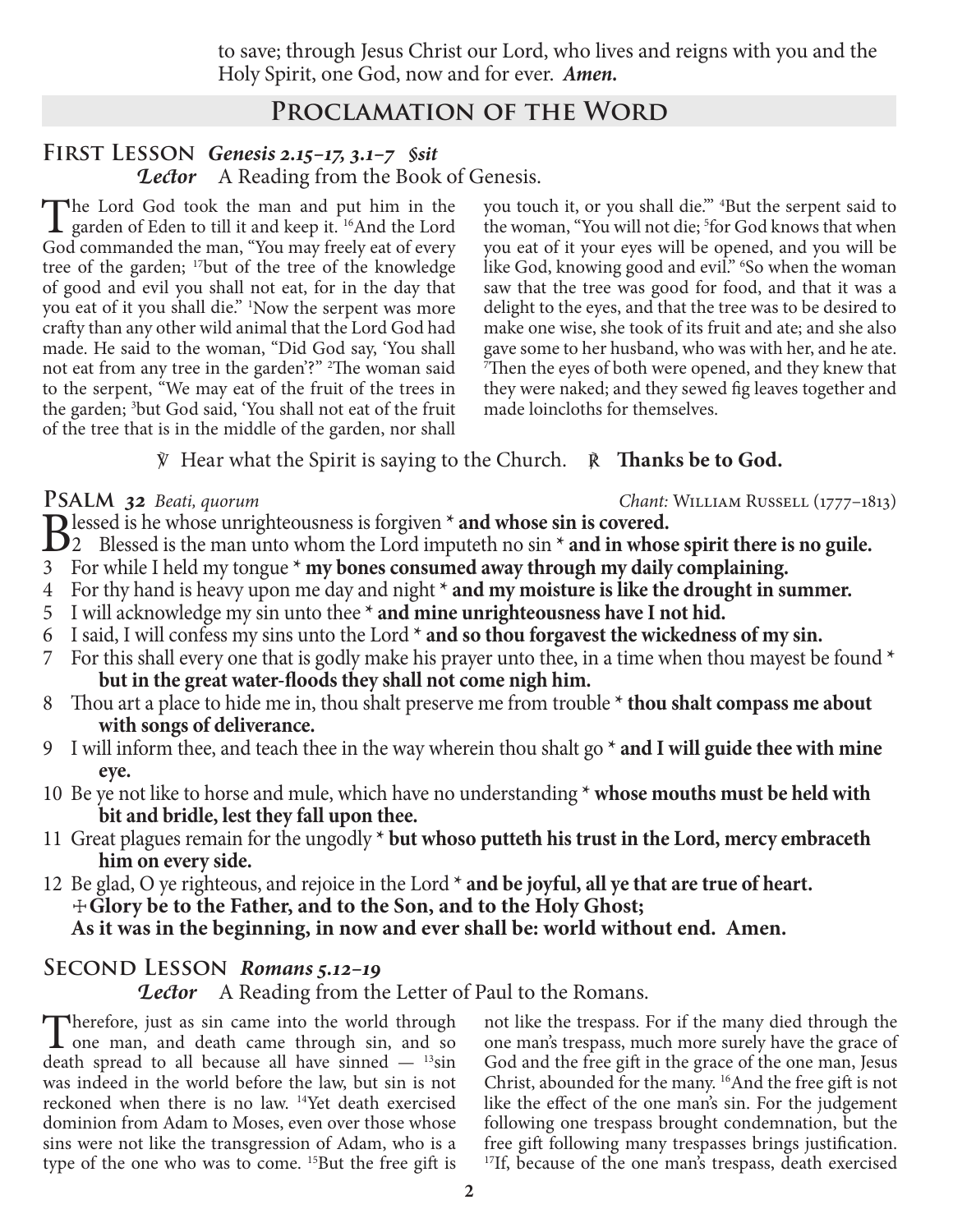dominion through that one, much more surely will those who receive the abundance of grace and the free gift of righteousness exercise dominion in life through the one man, Jesus Christ. 18Therefore just as one man's trespass led to condemnation for all, so one man's act of righteousness leads to justification and life for all. 19For just as by the one man's disobedience the many were made sinners, so by the one man's obedience the many will be made righteous.

℣ Hear what the Spirit is saying to the Church. ℟ **Thanks be to God.**

**GRADUAL HYMN 268** *Lead us, heavenly Father, lead us Sstand* MANNHEIM

## **Gospel** *St. Matthew 4.1–11 §face the Gospeler Gospeler* The Lord be with you. *People* **And with thy spirit.**

 ☩☩☩The Holy Gospel of our Lord Jesus Christ according to St. Matthew. **Glory be to thee, O Lord.**

Then Jesus was led up by the Spirit into the wilderness to be tempted by the devil. <sup>2</sup>He fasted forty days and forty nights, and afterwards he was famished. <sup>3</sup>The tempter came and said to him, "If you are the Son of God, command these stones to become loaves of bread." 4 But he answered, "It is written, 'One does not live by bread alone, but by every word that comes from the mouth of God.' " 5 Then the devil took him to the holy city and placed him on the pinnacle of the temple, <sup>6</sup>saying to him, "If you are the Son of God, throw yourself down; for it is written, 'He will command his angels concerning

you,' and 'On their hands they will bear you up, so that you will not dash your foot against a stone.' " 7 Jesus said to him, "Again it is written, 'Do not put the Lord your God to the test." <sup>8</sup>Again, the devil took him to a very high mountain and showed him all the kingdoms of the world and their splendour; <sup>9</sup> and he said to him, "All these I will give you, if you will fall down and worship me." 10Jesus said to him, "Away with you, Satan! for it is written, 'Worship the Lord your God, and serve only him.' " <sup>11</sup>Then the devil left him, and suddenly angels came and waited on him.

℣ The Gospel of Christ. ℟ **Praise be to thee, O Christ.**

#### **Homily** *§sit*

#### **Nicene Creed** *§stand*

*All* **I believe in one God, the Father almighty, maker of heaven and earth, and of all things visible and invisible; And in one Lord Jesus Christ, the onlybegotten Son of God, begotten of the Father before all worlds, God, of God; Light, of Light; very God, of very God; begotten, not made; being of one substance with the Father; through whom all things were made: who for us and for our salvation came down from heaven, and was incarnate by the Holy Ghost of the Virgin Mary, and was made man, and was crucified also for us under Pontius Pilate. He suffered and was buried, and the third day he rose again according to the scriptures, and ascended into heaven, and sitteth on the right hand of the Father. And he shall come again with glory to judge both the quick and the dead: whose kingdom shall have no end. And I believe in the Holy Ghost, the Lord, the giver of life, who proceedeth from the Father and the Son, who with the Father and the Son together is worshipped and glorified, who spake by the prophets. And I believe one, holy, catholic, and apostolic Church. I acknowledge one baptism for the remission of sins.**  $\pm$ **And I look for the resurrection of the dead, and the life of the world to come. Amen.**

#### **Prayers of the People** *§stand, sit, or kneel*

#### **Confession and Absolution**

*Priest* Let us humbly confess our sins to almighty God.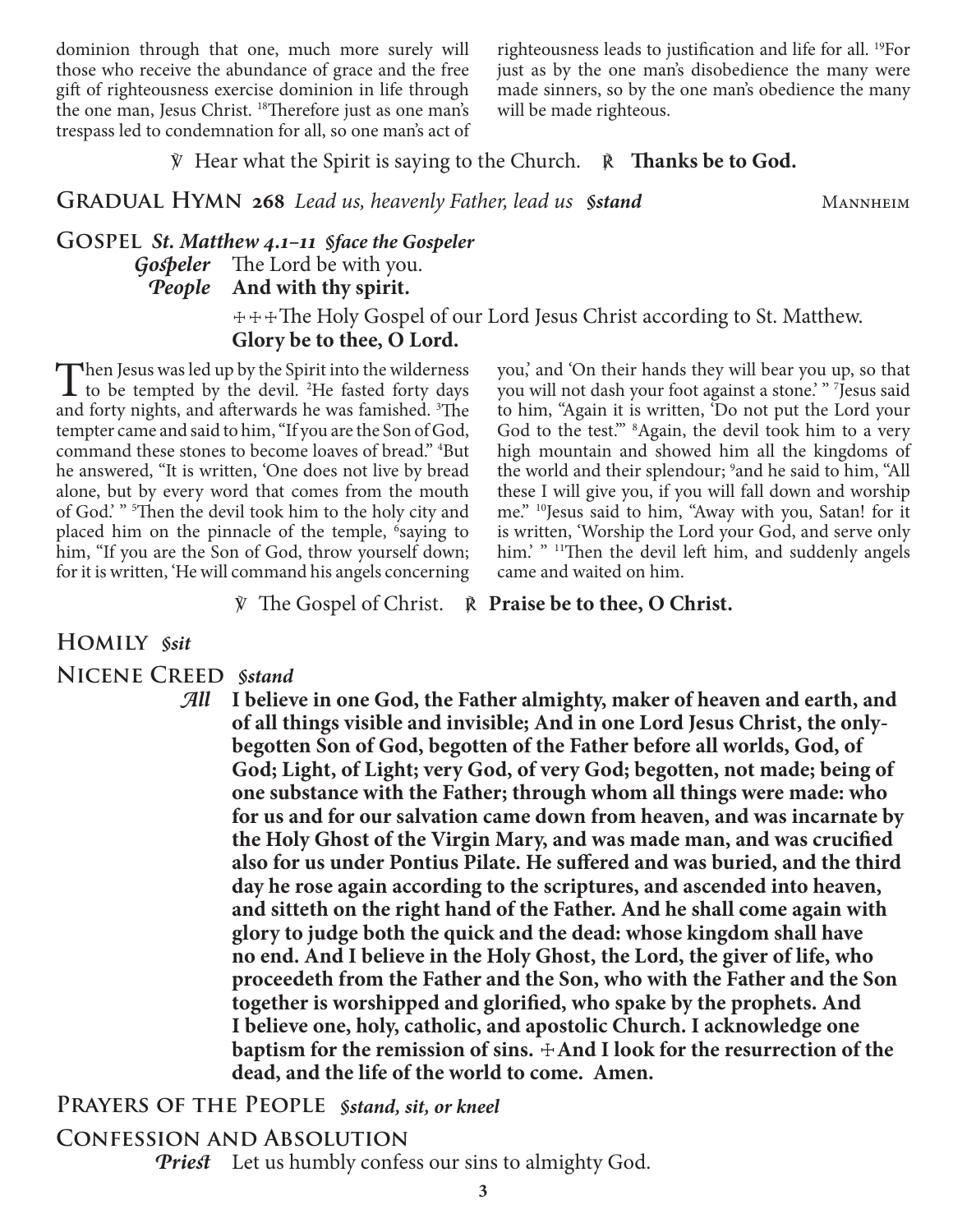- *People* **Almighty God, Father of our Lord Jesus Christ, Maker of all things and judge of all people: We acknowledge and confess our manifold sins and wickedness, Which we from time to time most grievously have committed, By thought, word and deed, Against thy divine majesty. We do earnestly repent, and are heartily sorry for these our misdoings. Have mercy upon us, most merciful Father; For thy Son our Lord Jesus Christ's sake, Forgive us all that is past; And grant that we may ever hereafter Serve and please thee In newness of life, To the honour and glory of thy name; Through Jesus Christ our Lord. Amen.**
- *Priest* Almighty God, our heavenly Father, who of his great mercy hath promised forgiveness of sins to all them that with hearty repentance and true faith turn unto him:  $\pm$  have mercy upon you; pardon and deliver you from all your sins; confirm and strengthen you in all goodness; and bring you to everlasting life; through Jesus Christ our Lord.

*All* **Amen.**

#### **The Peace** *§stand*

- *Priest* The peace of the Lord be always with you.
	- *All* **And with thy spirit.**

# **Celebration of the Eucharist**

#### **OFFERTORY HYMN 167** Once to every man and nation EBENEZER

#### **Offertory Sentence** *§remain standing*

*Priest* All things come of thee, O Lord.

*People* **And of thine own have we given thee.**

## **Prayer over the Gifts**

*Priest* God our refuge and our strength, receive all we offer you this day, and through the death and resurrection of your Son transform us to his likeness. We ask this in his name. *Amen.*

## **Great Thanksgiving** *Eucharistic Prayer B - Preface of Lent*

*Priest* The Lord be with you.

## *People* **And with thy spirit.**

Lift up your hearts. **We lift them up unto the Lord.**

Let us give thanks unto our Lord God. **It is meet and right so to do.**

*Priest* It is very meet, right, and our bounden duty, that we should at all times, and in all places, give thanks unto thee, O Lord, holy Father, almighty, everlasting God, creator and preserver of all things. Who hast bidden us thy faithful people to cleanse our hearts and to prepare with joy for the paschal feast; that reborn through the waters of baptism, and renewed in the eucharistic mystery, we may be more fervent in prayer and more generous in works of love. Therefore with angels and archangels, and with all the company of heaven, we laud and magnify thy glorious name; evermore praising thee and saying:

## SANCTUS, BENEDICTUS MERBECKE

*All* **Holy, holy, holy, Lord God of Hosts, heaven and earth are full of thy glory. Glory be to thee, O Lord most high.** ☩**Blessed is he that cometh in the name of the Lord:**

**Hosanna in the highest.** *§remain standing, sit, or kneel*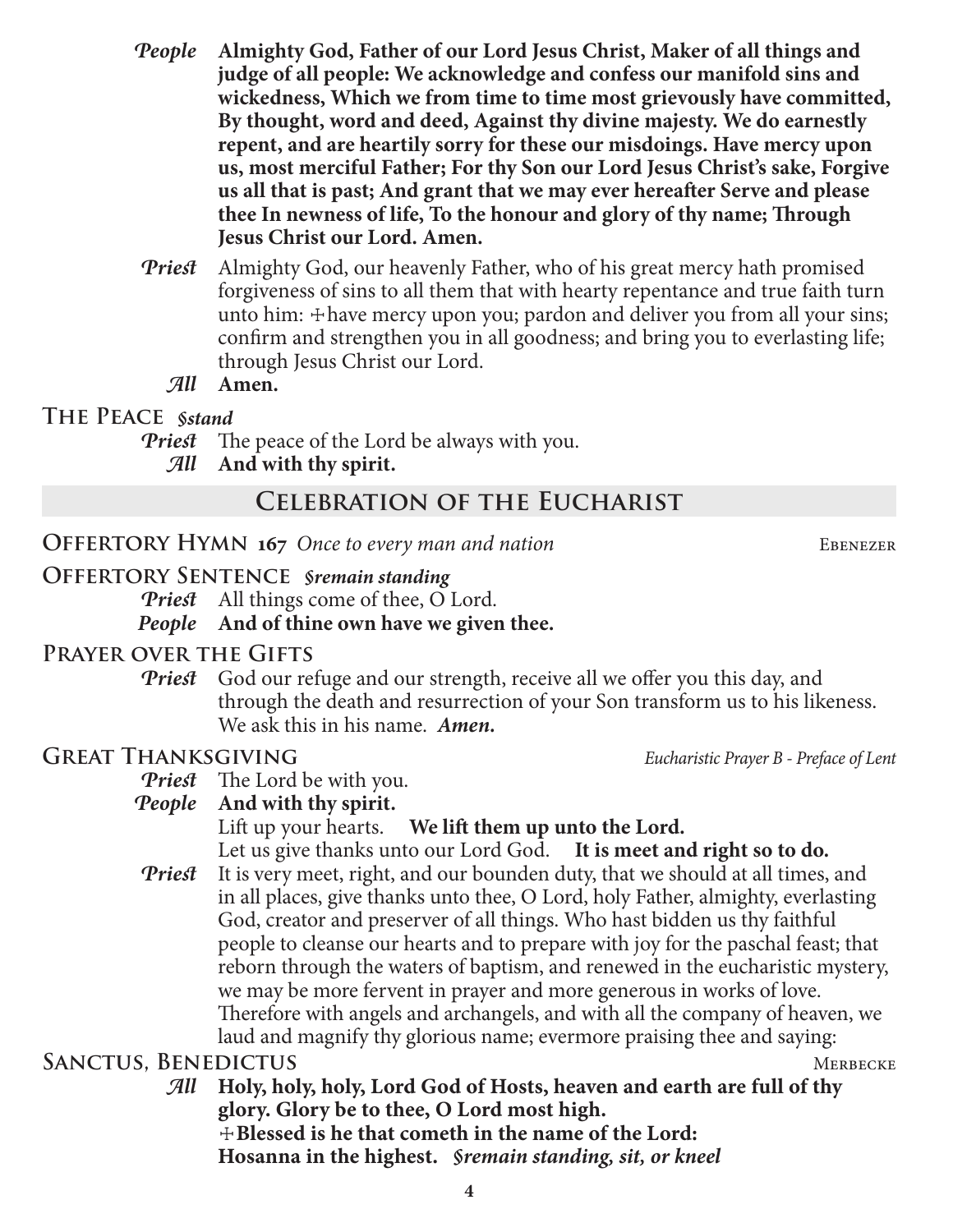*Priest* All glory be to thee, O Lord our God, who didst make us in thine own image; and, of thy tender mercy, didst give thine only Son Jesus Christ to take our nature upon him, and to suffer death upon the cross for our redemption. He made there a full and perfect sacrifice for the whole world; and did institute, and in his holy Gospel command us to continue, a perpetual memory of that his precious death and sacrifice, until his coming again; who, in the same night that he was betrayed, took bread; and when he had given thanks to thee, he broke it, and gave it to his disciples, saying, "Take, eat, this is my body, which is given for you. Do this in remembrance of me." Likewise, after supper, he took the cup; and when he had given thanks, he gave it to them, saying, "Drink this, all of you; for this is my blood of the new covenant, which is shed for you, and for many, for the remission of sins. Do this, as oft as ye shall drink it, in remembrance of me." Wherefore, O Lord and heavenly Father, we thy people do celebrate and make, with these thy holy gifts which we now offer unto thee, the memorial thy Son hath commanded us to make; having in remembrance his blessed passion and precious death, his mighty resurrection and glorious ascension; and looking for his coming again with power and great glory. And we most humbly beseech thee, O merciful Father, to hear us, and, with thy Word and Holy Spirit, to bless and sanctify these gifts of bread and wine, that they may be unto us the body and blood of thy dearly-beloved Son Jesus Christ.

#### *All* **We praise thee, we bless thee, we thank thee, and we pray to thee, Lord our God.**

 And we earnestly desire thy fatherly goodness to accept this our sacrifice of praise and thanksgiving, whereby we offer and present unto thee, O Lord, ourselves, our souls and bodies. Grant, we beseech thee, that all who partake of this holy communion may worthily receive the most precious body and blood of thy Son Jesus Christ, and be filled with thy grace and heavenly benediction; and also that we and all thy whole Church may be made one body with him, that he may dwell in us, and we in him; through the same Jesus Christ our Lord; By whom, and with whom, and in whom, in the unity of the Holy Spirit all honour and glory be unto thee, O Father Almighty, world without end. *Amen.*

## **Lord's Prayer**

- *Priest* And now, as our Saviour Christ hath taught us, we are bold to say:
	- *All* **Our Father, who art in heaven, hallowed be thy name, thy kingdom come, thy will be done, on earth as it is in heaven. Give us this day our daily bread. And forgive us our trespasses, as we forgive those who trespass against us. And lead us not into temptation, but deliver us from evil. For thine is the kingdom, the power, and the glory, for ever and ever. Amen.**

## **Breaking of the Bread**

*All* **We do not presume to come to this thy table, O merciful Lord, trusting in our own righteousness, but in thy manifold and great mercies. We are not worthy so much as to gather up the crumbs under thy table. But thou art the same Lord, whose property is always to have mercy: grant us therefore, gracious Lord, so to eat the flesh of thy dear Son Jesus Christ, and to drink his blood, that we may evermore dwell in him, and he in us. Amen.**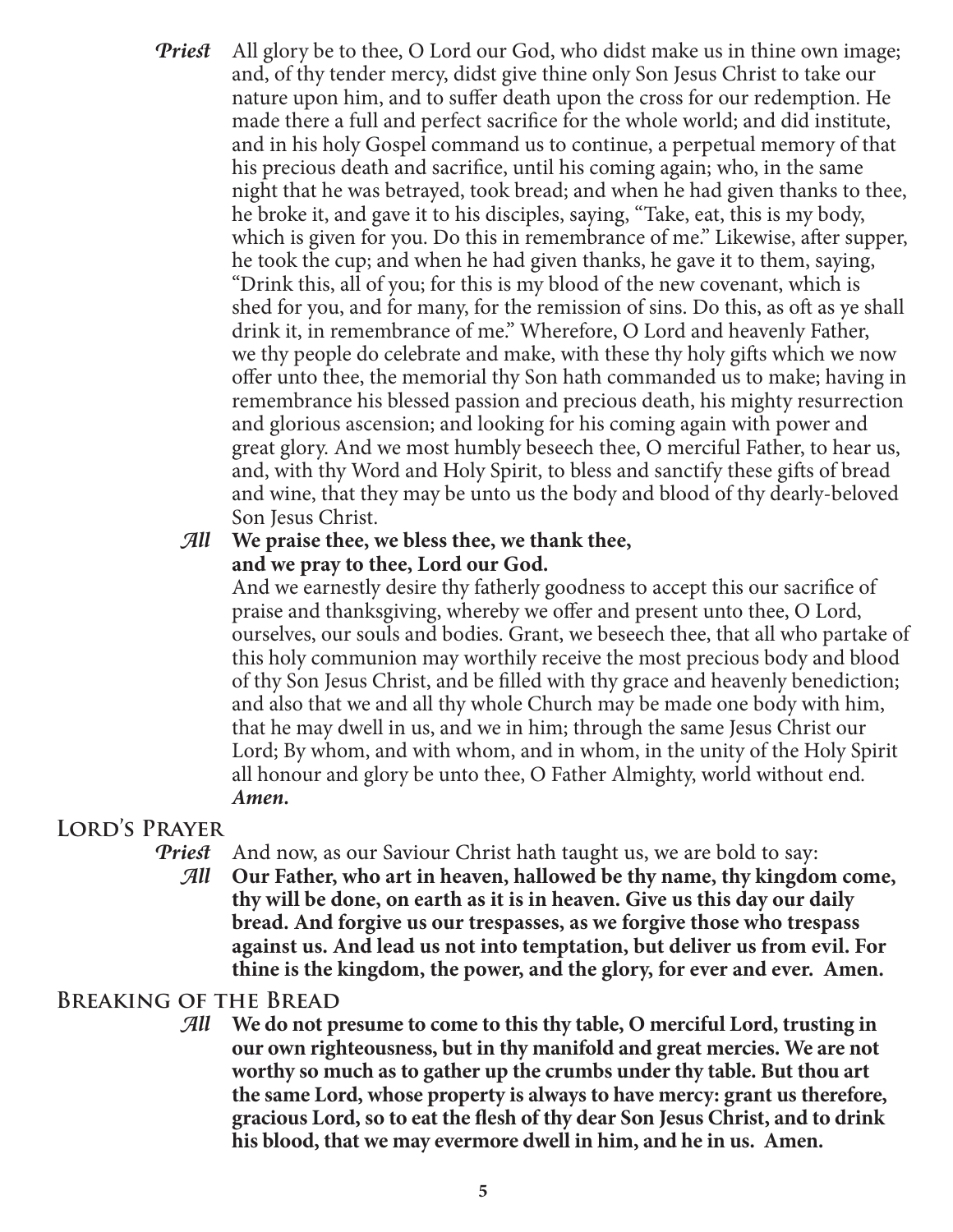## FRACTION ANTHEM *Agnus Dei* Philip Ledger (1937–2012)

## **INVITATION**

*Priest* The gifts of God for the People of God. *People* **Thanks be to God.**

## **The Communion**

*During the administration of Communion and the Ablutions, the choir will sing:* HYMN 437 *O kind Creator, bow thine ear* ANTHEM *Draw nigh and take the Body of the Lord* ORLANDO GIBBONS (1583-1625)

## **Prayer after Communion** *§stand*

*Priest* Faithful God, in this holy bread you increase our faith and hope and love. Lead us in the path of Christ who is your Word of life. We ask this in his name. *Amen.*

## **Doxology**

*Priest* Glory to God

*All* **whose power, working in us, can do infinitely more than we can ask or imagine. Glory to God from generation to generation, in the Church and in Christ Jesus, for ever and ever. Amen.**

#### **Blessing**

*Priest* The peace of God, which passeth all understanding, keep your hearts and minds in the knowledge and love of God, and of his Son Jesus Christ our Lord: +And the blessing of God almighty, the Father, the Son, and the Holy Spirit be amongst you and remain with you always. *Amen.*

### **Announcements** *§sit*

**HYMN** 269 *Guide me, O thou great Jehovah §stand* CWM **CWM** RHONDDA

**Dismissal**

**Leader** Go in peace to love and serve the Lord. *People* **Thanks be to God.**

**VOLUNTARY** (Mr. Kinnard) *Praeludium d-Moll - Felix Mendelssohn* (1809–1847)

# *Following the 10:30 service you are cordially invited to Church House for refreshments and fellowship.*

# **8 March** – *Second Sunday in Lent*

**08:15 -** *Said Eucharist* **• 10:30 -** *Sung Eucharist*

Genesis 12.1–4a • Psalm 121 *Levavi oculos* Romans 4.1–5, 13–17 • St. Matthew 17.1–9

**16:00 -** *Choral Evensong*

*This parish has been blessed by your presence today.*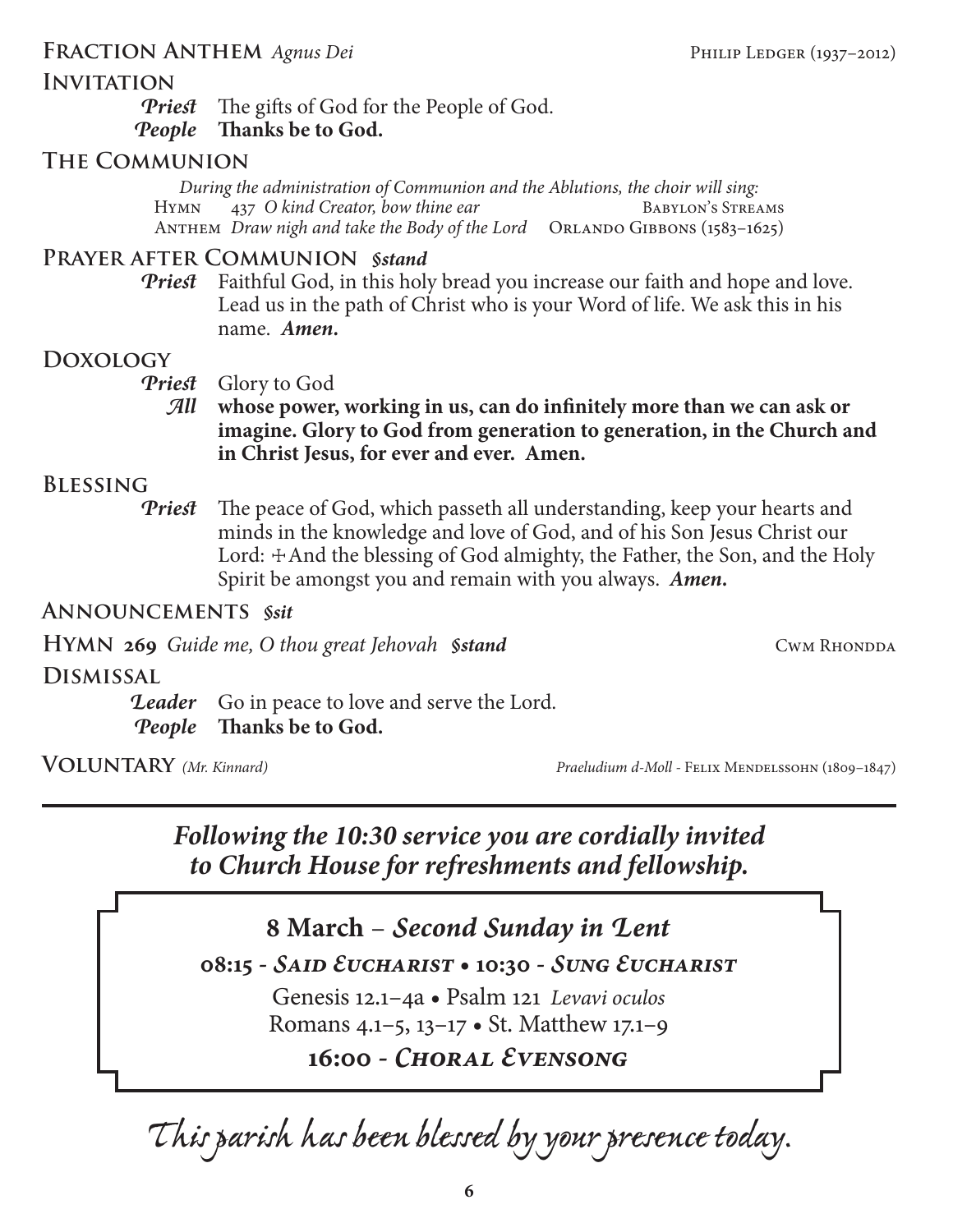## **Assisting -**

|  | Lectors Vera Rosolowich, Doreen Blackman                                 |
|--|--------------------------------------------------------------------------|
|  | <b>Chalice Bearers</b> Arnold Goetz, Kathy Mikkelsen                     |
|  | Sidespersons Katie and Len Clace                                         |
|  | Crucifer Don Seaton                                                      |
|  | <b>Acolytes</b> Barbara Calder, Vivien Isfeld                            |
|  | <b>Intercessor</b> Heather Baxter-Naughten                               |
|  | <b>Oblationers</b> Carol Perch, Marlene McCulloch                        |
|  | <b>Counters</b> Susan Tinsley, Malcolm Tinsley                           |
|  | Altar Guild Marlene McCulloch                                            |
|  | <b>Refreshments</b> Sara Sakowski (proceeds: Building Maintenance Funds) |
|  |                                                                          |

If you would like your birth date or anniversary published in the pew leaflet, please contact the parish office.

#### *Happy Birthday*

Linda Sherrett 2 March Shelby Sytnyk 2 March

Emily Schmeichel 3 March Martha McIntosh 4 March

## *Please include the following people in your prayers:*

#### **Parishioners:**

Pat Holbrow, Bob Douglas, Susan Stephen, Ted Rennie, Lori Kroeger, Paul Hogue, Paul and Beryl Magel, Nancy Dunn, Jeff Brown, Bill Brant, Georgie Snead, Orest Rosolowich, Fr. Tom Graham, Ann Croft, Dorothy and John Funnell, Ted R., Shirley and Neil Almdal, Cecile Chiddenton, John Judge.

#### **Friends and Family:**

Tim Plett, Mike Kondracki, r.i.p., Glen King, Jim M., David Hagerman, Lar, Marcus, Simon, Kayla, Jason, Jim Carr, Alain Carlson, The Rev. Canon John Ezeobi, Jenny Miller, George Peterson, Daphne W., Walter Mildren, Ed Miller, George Nelson, Everett Lampman.

## **Notices**

#### *Bible Study*

**Tuesdays, 10:00** in the boardroom. We are studying the book *The Last Week, What the Gospels really teach about Jesus's final days in Jerusalem*. The book can be ordered from any book store, but you can still participate without it! This will carry us up to Holy Week. *We invite you to join our lively studies and discussions.*

#### *Hospitality Drop-in*

On 25 February, we celebrated Shrove Tuesday with a pancake and sausage/bacon breakfast for our guests. *Thank you* to everyone who came out and helped. Our guests were very appreciative.

#### *Shrove Tuesday*

*Thank you* to everyone who attended the pancake supper in the parish hall. *Your support is very much appreciated.*

#### *The Winged Ox*

*Sunday 22 March* is the deadline for submitting articles, photos, stories, notices, etc. for the Lent/Easter edition Please send items to the editor, Sheila Welbergen: stwelbergen@shaw.ca

*Rummage Sale -* **Saturday 25 April - 09:00–13:00 in the parish hall** Volunteers and donations are needed. Items to be sold at the sale may be dropped off on the tables in the downstairs hallway Monday–Friday from 09:00 to noon.